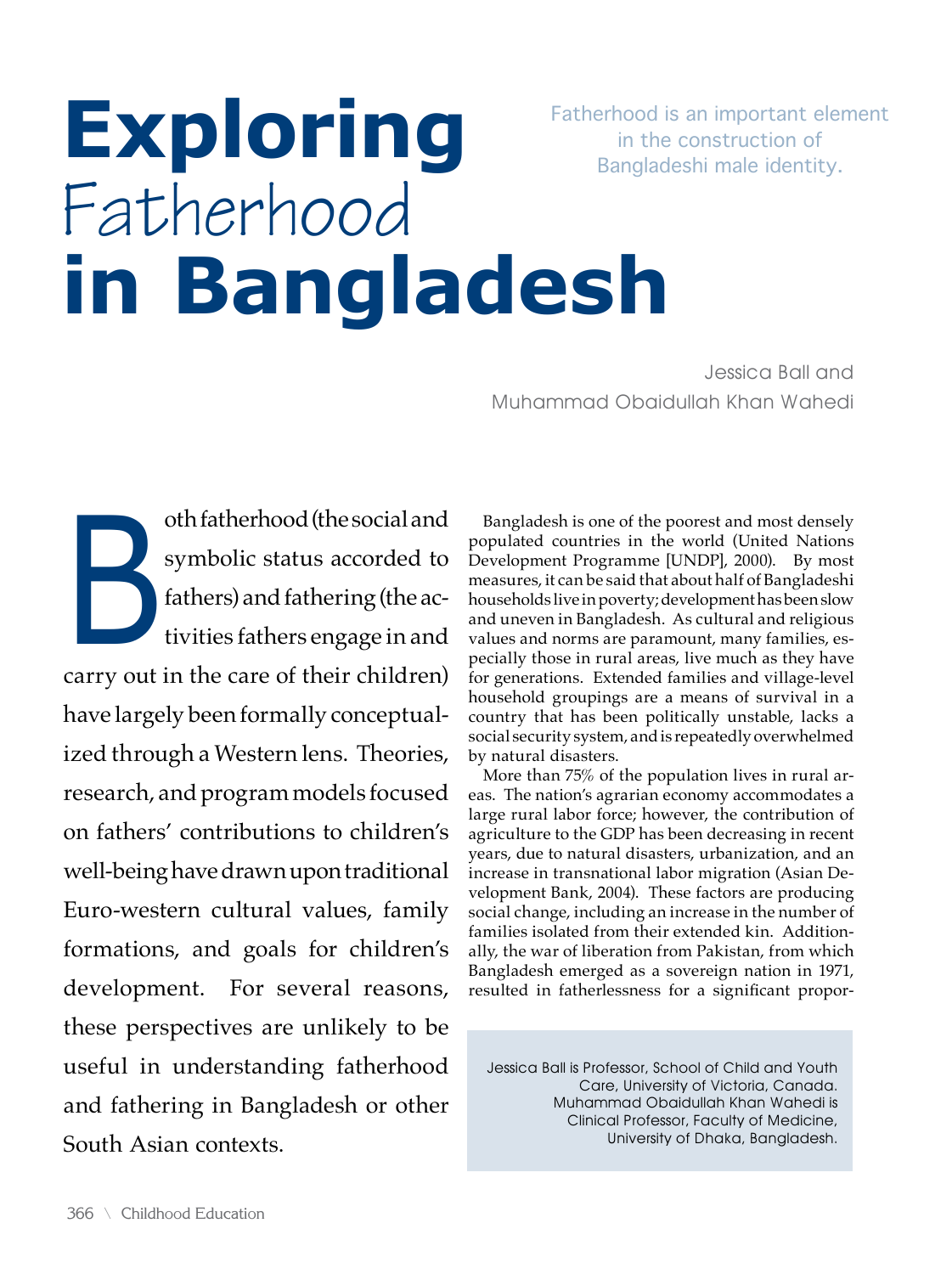tion of youngsters growing up in a context of terror and social chaos. Since the 1960s, urbanization has increased at an annual rate of 6% (Asian Development Bank, 1995). This trend, along with the pressures of both poverty and new economic opportunities, is reshaping some aspects of family life. Families tend to be smaller in cities and the nuclear family group is becoming more common. The authors observe that traditional parenting roles are changing as well, often including more involvement of fathers in direct care of children. There is, however, scant research on the country's changing demographic, social, and environmental contexts with respect to their implications for fathers' abilities to fulfill their roles.

This article seeks to initiate dialogue about fathering and fatherhood in Bangladesh within the contexts of cultural continuities and shifts, labor migration, and geopolitical disturbances that are affecting families and communities throughout South Asia. Increasingly, fathers are being recognized as an important resource for children and families as they respond to emerging educational and economic opportunities and cope with the challenges associated with climate change and sociopolitical upheavals. These circumstances offer a rich opportunity for research to understand fatherhood and fathering in Bangladesh and to anticipate how fatherhood is likely to change, given the highly gendered roles of mothers and fathers, the Islamic and Bengali values underlying those roles, and the persistence of various forms of joint, extended, and village-level family groupings (Chowdhury, 1995).

The authors draw from discussions they have had with leaders in early childhood and family health programs in Bangladesh and from their own direct observations. The second author is a pediatric specialist who has seen more than 60,000 fathers over the course of 15 years of clinical practice with urban, rural, and periurban Bangladeshi families in a variety of settings, including hospitals, private practice, and benevolent organizations. With no systematic observational or self-report data to draw from, there is a risk of promoting an essentialized and oversimplistic view of Bangladeshi fathers, and the authors emphasize this article's impressionistic, general quality. Its purpose is to provide some preliminary observations to generate questions and hypotheses for future research that others may undertake as fatherhood in Bangladesh and other South Asian contexts becomes more recognized as a focus for policy and programmatic support.

# **Family Life and Fathering Roles in Bangladesh**

While clear differences exist among different populations of Bangladeshis (especially between urban and rural; low and high income; Muslim, Hindu, and

Buddhist; and different ethnic groups), some general features may be said to characterize family life. Strong family ties are the foundation of community life, and family allegiance and mutual dependency overrule individuals' needs and goals (Chowdhury, 1995). Elders, especially males, play a dominant role in family life. Children are highly valued by both men and women. Monogamy is the norm, and a man's wife and children are considered his property. Most women are economically dependent on men and social life is highly gender-differentiated. While most Bangladeshis practice a moderate form of Islam, purdah (the Bengali word for "curtain"), or the tradition of keeping women secluded, is a powerful cultural ideal (Kabeer, 1988; Siddiqi, 1991; White, 1992). While the practice rigidly restricts women's participation in public life, Evans (1995) notes that it can create a positive outcome for children insofar as fathers have to be involved in their children's lives in any activities outside the home.

Fatherhood is an important element in the construction of Bangladeshi male identity. While mothers are children's primary caregivers, fathers make the major decisions concerning children's health care, education, and social life. Despite a traditional image of fathers as distant authority figures and breadwinners, the authors observe that many fathers are involved with their children in a wide range of situations and provide for a variety of children's needs, particularly in rural settings. It is important not to overlook or downplay the hands-on care that many fathers provide on a daily basis, especially when they work with their children by their side or in close proximity, as is often the situation in rural areas.

During a child's infancy and early childhood, a responsible father is considered one who provides financially for the child's basic needs and enforces obedience to rules. Observations indicate that fathers of very young children tend to focus on whether and when a child has achieved developmental milestones, such as smiling, crawling, walking, and talking. Once children attend school, many fathers are engaged in their educational activities (e.g., helping with homework). In general, fathers provide opportunities for children to explore and master skills outside the home. In particular, as sons become older and either enter school or participate in their fathers' work, fathers tend to become more actively engaged, spending time with their sons—conversing, teaching skills related to work and/or food production, and playing games. Fathers who have only daughters may prepare them in much the same way they would their sons, since these daughters are the only family torchbearers.

Health practitioners and early childhood development specialists in Bangladesh have described impor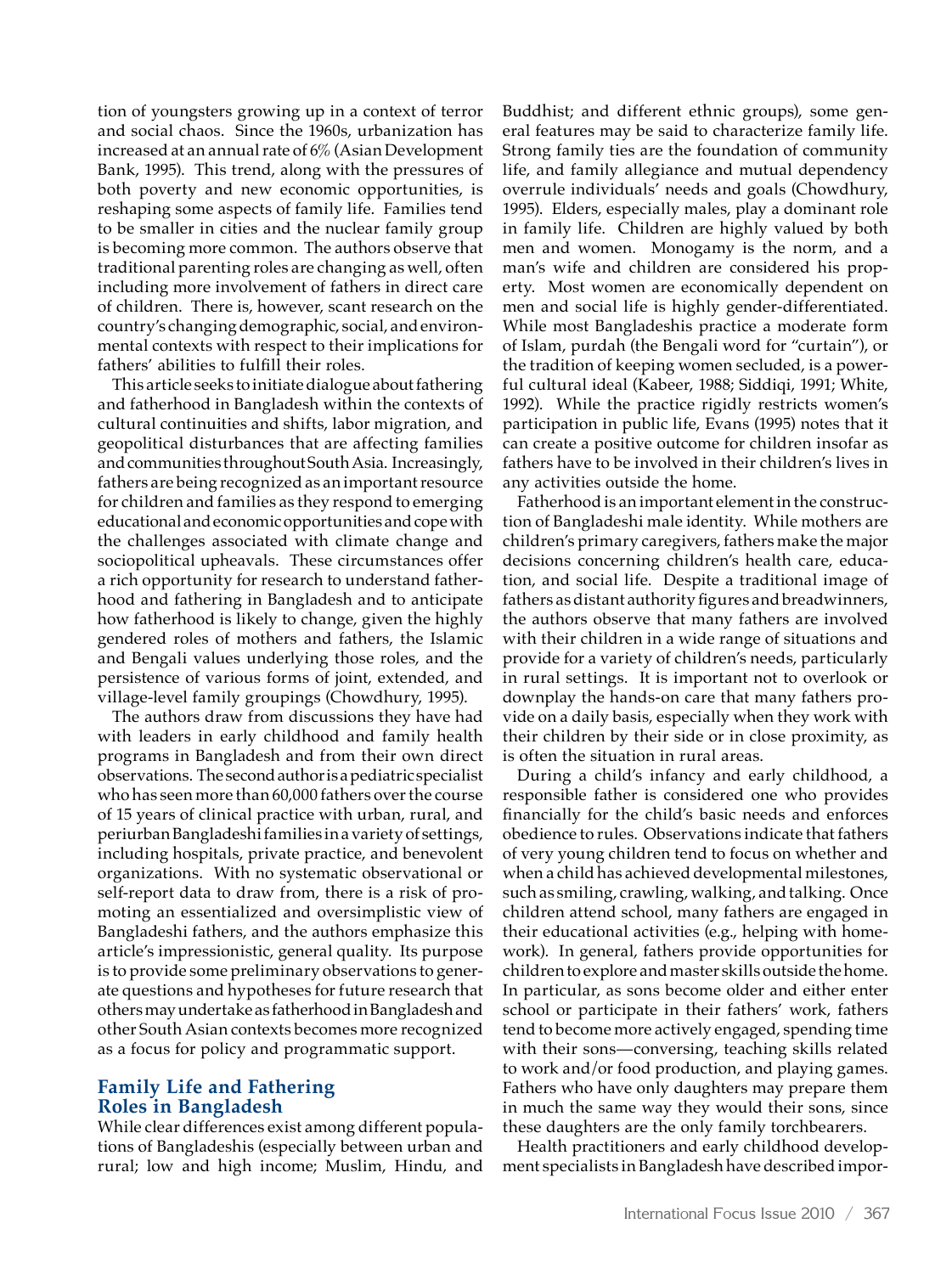tant rural versus urban differences in fathers' roles. In general, rural fathers appear to spend much more time with their children, especially boys; fathers and sons work together in the fields and factories, bathe together in ponds, and gather firewood and food together. Fathers also may walk their children to and from school. Urban fathers generally have much less time to spend with children as a result of long work and commuting hours. It is generally thought that the rural fathers tend to follow a time-worn path in their approach to raising children. In contrast, urban fathers, especially those who are more educated and socioeconomically secure, may be more egalitarian.

## **Patterns of Father Care**

Although it is common to hear that Bangladesh is relatively homogeneous, significant diversity exists, including a small but highly diverse population of indigenous peoples, the portion of the population (11%) that is not Muslim, a small number of extremely wealthy families, a rapidly growing number of urban families with one or both parents in the workforce, as well as families living in the countryside much as they did during or before British rule. Normative assumptions and cultural stereotypes about "the Bangladeshi father" will hinder understandings of the distinctive needs and goals of different populations of fathers and families, and prevent them from receiving the kinds of support they may find most helpful to ensure optimal family and child outcomes. With a view to understanding this diversity, several different fathering patterns are described below.

*Family Fathering.* Many children in Bangladesh grow up in extended family households and neighborhood groups where it is common for grandfathers, uncles, and, in some cases, servants to act as male role models, particularly when the father goes out to work. In addition to providing basic care and support, these men often spend time with the children, playing with them and passing on knowledge and skills in their respective areas of interest or capability.

*Isolated Fathering.* Increasingly, it is necessary for parents to live apart from their extended family to be near jobs. In these families, particularly when both parents work outside the home, there is a growing need for fathers to be more directly involved in the care of their children. Changes in the traditional view of fathers and their role have been observed by the authors, not only among more educated families and in more privileged socioeconomic groups, but also among those working in such lower paying jobs as in the garment industry, in nongovernmental organizations (NGOs), and in government class III and IV jobs.

Surrogate fathering sometimes is necessary when a

father is deceased or has migrated away from home for work; a male relative or neighbor often assumes the father's role. Only 10.6% of the country's households are headed by females (Bangladesh Bureau of Statistics, 2006). However, according to the Bangladesh Bureau of Statistics (2008), the number of men who outmigrate for work and then remarry, thus leaving their families behind in their home villages, is a growing problem. The ramifications of this trend for child well-being extend beyond loss of family income and emotional stability. For example, because women are excluded from many areas of social life, such as going to the market, a child's world shrinks when the father is absent. For example, children who face a health emergency after dark may not be taken to hospital, because an unaccompanied woman cannot be away from the house at night.

*Sibling Fathering.* Child-to-child care is extremely common in Bangladesh. When both parents work, elder siblings, including boys, are frequently assigned the role of supervising younger children and meeting their needs for food, clothing, and interaction. This is a pattern of care that requires research examining its effects and programmatic support.

*Lone Fathering.* Increasing numbers of mothers are entering the garment industry or migrating to the Middle East and Malaysia as temporary labor migrants, leaving children in the care of the father and extended family. In addition, the mortality rate among women is higher than among men, and fathers may be left to care for children whose mothers have died. It has been observed that Bangladeshi fathers who are single parents tend to focus equally on nurturing and guiding their male and female children.

# **Supporting Positive Father Involvement: Content and Approach**

Introducing programs to support fathers' involvement in optimizing conditions for young children is an idea that is gaining ground in international social development. However, a mainstream Western lens tends to view the parent-child relationship in individualistic terms. It follows that programs to support positive father-child involvement often focus on developing fathers' personal skills, especially their communication skills, to enhance their relationships with their children (Doherty, Kouneski, & Erickson, 1998). Such approaches are less likely to be appropriate in situations where extended kin share responsibility for children's care and where fathers' roles have yet to be understood and documented. Despite this limitation, one can see that fathers' involvement is important to strengthen the capacity of families and villages to secure children's survival, health, and optimal development in Bangladesh.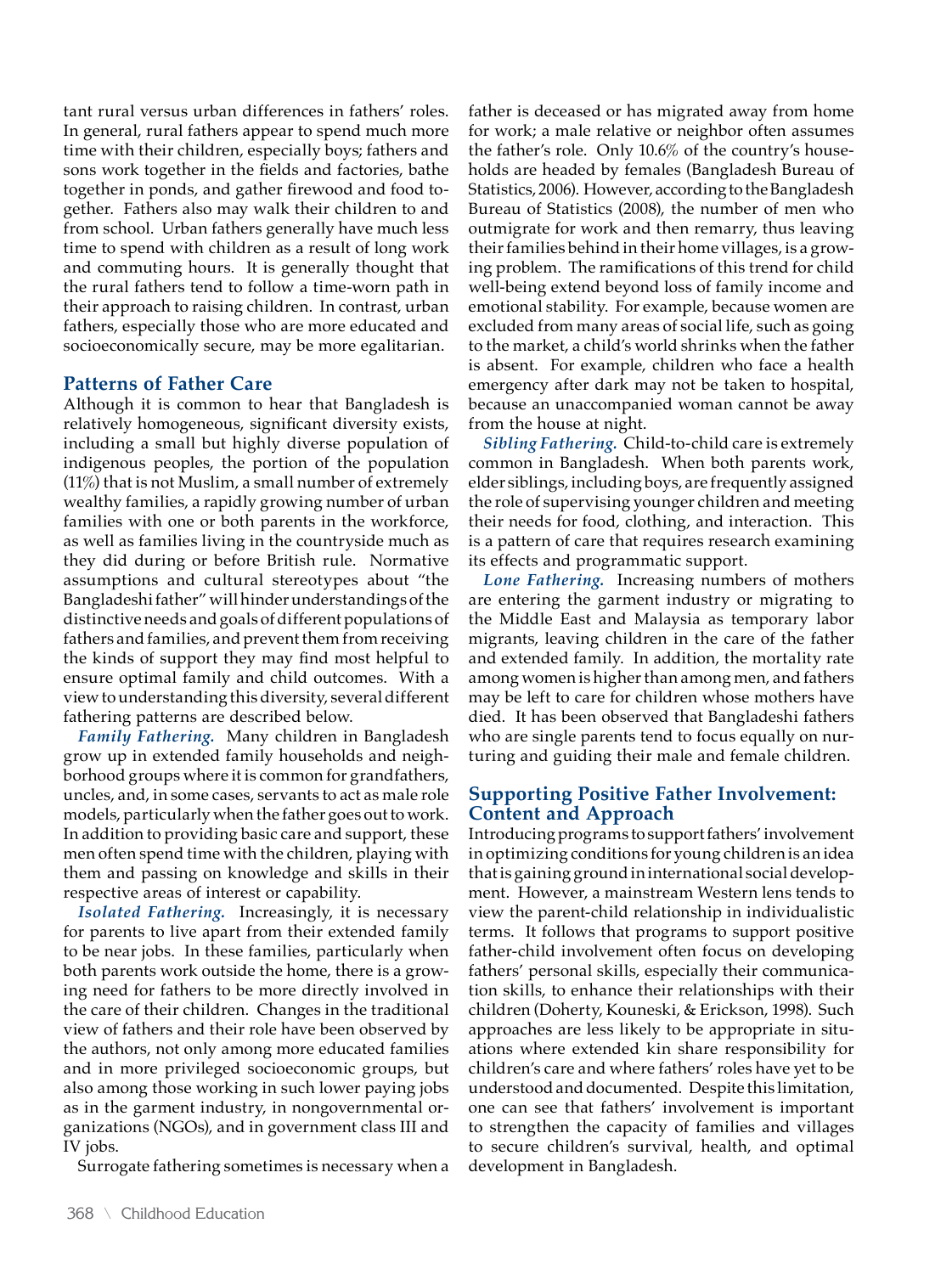Fathers, as the child's connection between home and the outside world, must understand children's needs if they are to take appropriate actions to support their children's development. Thus, a parent education program in Bangladesh should focus on providing fathers with appropriate information about child health, safety, nutrition, and development, and encourage them to share ideas about how they can enhance and sustain their caregiving roles, even across changing circumstances, such as temporary out-migration. Some efforts have already begun but require support and more focused input from the education and health sectors, and from teachers, early childhood programs, and health practitioners.

*Education.* Education is a promising entry point for mobilizing fathers' interests. In some programs in Bangladesh, men are involved in their children's early education through community-level committees. During field work, the authors have repeatedly heard village women emphasize the importance of ensuring men's participation on these committees, because men make the final decisions about children's education. Committee involvement also enhances fathers' understanding of how they can be involved in helping their children with homework, walking them to and from school, teaching them about the world beyond the home, and boosting their self-concept as capable learners. In addition, the strategy of actively involving fathers in their children's schools by drawing on their experiences and utilizing their expertise on various topics in curriculum is a promising approach.

*Efforts To Increase Child Safety.* Engaging fathers in programmatic efforts to increase child safety is another potential entry point. Drowning (in ditches, monsoon drains, canals, ponds, wells, and paddy fields) is a major cause of child fatalities in Bangladesh. Prevention involves efforts to cover over or cordon off these water hazards, as well as to ensure supervision when children are near water (Rahman, Shafinaz, Linnan, & Rahman, 2008). These steps require the involvement of male family members, who must make the decision to undertake these measures and carry them out. Harnessing the influence of fathers and other male relatives to invest in child survival, health, and development would be ideal.

*Focus on Elder Children.* Because of the prevalence of child-to-child care, programs to provide basic guidance to elder children would be useful. Bangladesh has an outstanding track record of effective outreach and service to displaced and poor people through its groundbreaking NGO known as BRAC, which uses such innovative methods as peer-to-peer teaching, including with youth at the village level. This model could be extended to educational activities for youth caregivers, focusing on child safety, health, nutrition,

and development.

*Considerations.* Caution must be taken in planning such programs. Efforts to increase fathers' involvement with their children may be rejected because they threaten parents' traditional roles or because they are perceived as foreign. Also, there is a constant risk of losing cultural heterogeneity around the globe as a result of hegemonic Euro-western values about gender equality, good parenting styles, and optimal family life. International organizations, such as UNICEF and Save the Children, tend to propagate specific parenting models based on Euro-western ideals and research.

In the case of Bangladesh, cultural ideals with respect to parenting are highly divergent from Western ideals. A relativist perspective that focuses on adapting parenting models to specific local circumstances and maintaining respect for cultural and religious edicts will be more meaningful. It is critical to recognize that in Bangladesh, mothers are children's primary caregivers, because both Bengali culture and Islam promulgate sharply delineated gender roles.

Efforts at outreach and support also call for some particularly creative innovations, in that many fathers are unable to read and few rural families have access to print material, DVD players, or computers. Village-level community support groups and BRAC's successful peer-teaching principle of "each one teach one" appear to hold the most promise.

#### **Implications for Future Research**

Research is needed to characterize the complexities of fathering in Bangladesh. A first priority for research is to examine family roles, relationships, and experiences of fatherhood from the perspectives of fathers and mothers, sons and daughters, and extended family members (such as grandparents). The goal would be to identify points of divergence and convergence across family members' experiences as well as across families. Becker's (2008) study of South Asian Muslim families in Britain is one prototype for a similar study focused on families in Bangladesh. Given the expectation of diversity, it would be important to collect demographic information and separately sample families in rural and urban settings, with high and low income, within different ethnic groups, living in extended or isolated family units, with and without migrant labor experiences of the parents, and so on.

A key research question is to find out which populations of Bangladeshi fathers are indicating the most need for increased support for their involvement with their children. Other questions that could guide future investigations are suggested below.

*Cultural Values.* What cultural and social barriers, challenges, and opportunities are experienced by